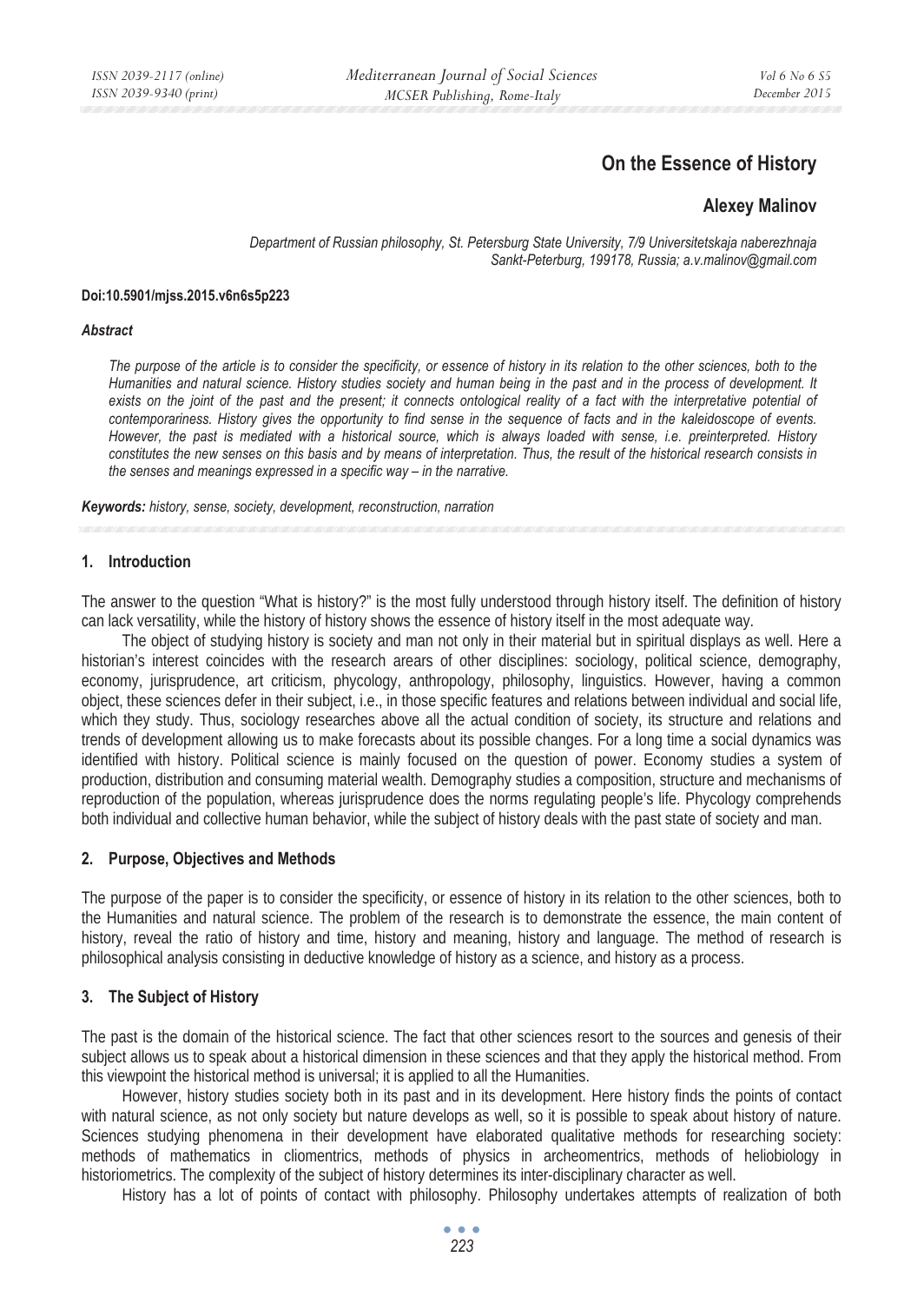| ISSN 2039-2117 (online) | Mediterranean Journal of Social Sciences | <i>Vol</i> 6 No 6 S5 |
|-------------------------|------------------------------------------|----------------------|
| ISSN 2039-9340 (print)  | MCSER Publishing, Rome-Italy             | December 2015        |
|                         |                                          |                      |

historical being (in ontology of history and in theory of historical process) and in historical cognition (in gnosiology of history and methodology of history). Social philosophy studies social ideals not only in their actual existence but also in the dutiful (utopia), and in the past. Axiology which is a study of values allows us to better understand value content of life and the peculiarities of value judgements in history, while logic explicates the structure of historical discourse on the whole. Esthetics describes the past as an esthetical artifact and fiction. The history of philosophy coinciding with the history of ideas, the history social of thinking, the history of worldviews and the history of science approaches the history nearest of all. At the same time there is an important difference between historiography and the history of philosophy: both a historian and a historian of philosophy approach one and the same plot from different viewpoints, even if it interests them both. A historian pays attention to some facts of a thinker's biography, the circumstances of the creation of the work, the individual outlook of the event, new information and the archive data, even if they don't produce any important information. Otherwise, a historian of philosophy is quite contented with well known facts and sources. It is important for him that an idea, an author's thought or his doctrine will be the most fully presented. If new sources don't change our knowledge about a conception cardinally, they can be neglected. Thus, a historian approaches the subject of his research specifically, while a historian of philosophy does it generically. So, the subject of history is society and man in their past and development.

### **4. History and Time**

History differs from the other moral sciences and humanities with temporal modality. However, the past itself together with history can only take place thanks to contemporariness. History implies everything that is not contemporary and devoid of the present. Only the present is true, i.e. authentic and actual being. History is devoid of this immediate certainty and it can be suspected of its authenticity, discredited by falsifications, for example new chronology etc. Where is the border between history and contemporariness? What can be considered history and what has not been able to yet? Every researcher gives his own answers to these questions. Any event the sense of which is exhausted and the consequences of which are obvious enough becomes history. In various epochs the history border had various temporal parameters. Thus, for a long time the upper border of the historical research coincided with the first ages of A.D., i.e., the epoch of formation of Christianity. For example, Bayer G. S. (Bayer, 1728; Bayer, 1729) a German historian who had served at the Academy of sciences in S.-Petersburg limited Russian history with a narration about the Scythians, the Sarmatians and the Cimmerians, i.e., tribes who lived on the territory of Russia in the first ages A.D. When another German historian who also served at the Academy of sciences in St.-Petersburg Schlözer A.L. (Schlözer, 1777) by name went into the medieval history, it caused a sandal in the scientific community. It was rather indecent of a true scientist to go in for medieval history. The nearer political history approached contemporariness, the more it got into contact with a sphere of state secrets and hence was subject to a ban.

At the same time not every past can become history. It is necessary to separate history from non-history inside history itself. Thus, the studying of everyday life of the past was not considered to be a matter worth of historian's attention.

The past is measured off the present, and history is perceived as otherness of the present. The present peers into the past and thus cognizes itself better. History as a knowledge of the past is closely connected with the present, and the connection is mutual. The past is necessary for better knowing and understanding the present which has been growing from the past, rooted in it, whereas the present is necessary for understanding the past as our cognition of history is directed from the present to the past; we project senses, notions, ideas, categories of our present into the past and thus cognize it. The past as it is does not have any interest and value. The past in itself is not available and incognizable. History is the past-for-us.

Cognizing of history is impossible beyond value judgements. The historical evaluation is made with the help of ascribing such predicates as *positive, negative, progressive, regressive, a role, a meaning* etc. to a phenomenon. The evaluation depends on interests and preferences of both a historian and the social group he belongs to. The fact as an object of historical research does not exist beyond evaluation (Lapteva, 2006, s. 203). We evaluate the past by measuring the present and vice versa we cognize the present on the basis of our knowledge of history. In the last case history judges and evaluates the present as *magistra vitae*. History chooses and only fixies from the past what is more significant to people and makes sense. It being known that the significance of the past is of two kinds: firstly, this is what was significant, important to people of the epoch studied, and secondly, what is interesting to contemporariness. On the one hand, history is based on facts belonging to the past and on the other, it is grounded in senses which are the property of the present.

Thus, history exists in the joint of the past and the present; it connects ontological reality of fact with interpretational

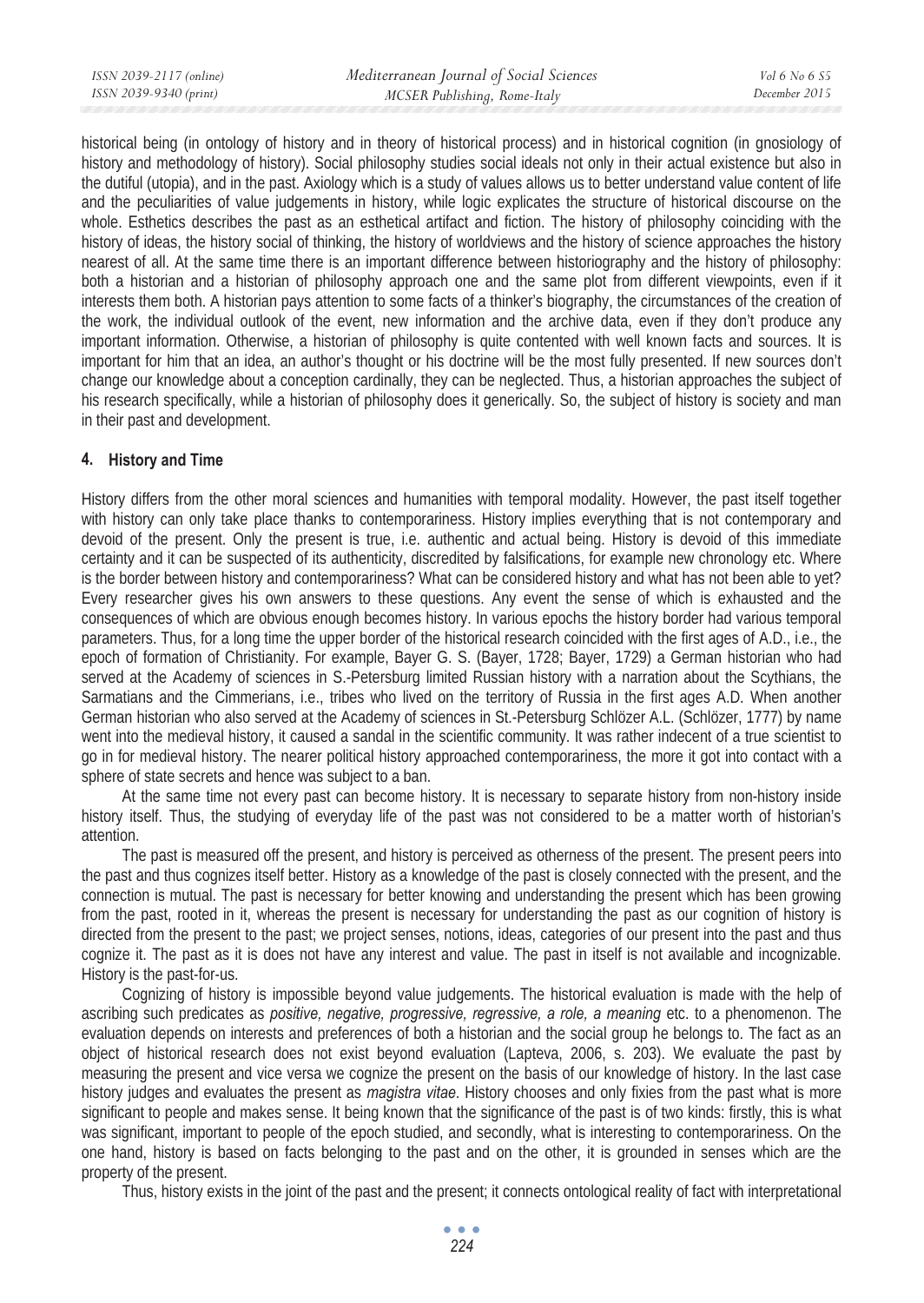potential of contemporariness. History allows us to see the sense in what does not exist any longer, to look into the verge of being, to make already non-existing to be a part of the present comprehended. The borders of sense are the same as the borders of history. History gives the opportunity to see sense in the sequence of facts and kaleidoscope.

# **5. History and Sense**

History is differentiated from the majority of moral sciences and humanities with the unavailability of its subject for immediate observation. We admit that history has been existing indeed, that the definite events took place, but their reality is not available to us. A French historian Block M. by name equated a historian to an investigator. He wtote about historians: "We act as an investigator who was not the witness to the crime and is trying to reconstruct a picture of it, or a physicist who is compelled to stay at home because of the flu and is informed about the results of his experiment from a laboratory assistant" (Block, 1973, s. 30). Nevertheless, to continue the analogy one can notice that a historian may not only be an investigator, but also a judge, a public prosecutor and a barrister as well. The source is found between a historian and the past. History is the past mediated with both material and spiritual sources.

However, the source is always loaded with sense and interpreted by its author or several authors. Spiritual sources contain information and the definite sense is implied in them. Material sources were created for the definite purposes, i.e., they also have meaning, make sense for man and contain information as well. Historical reality looms on the ontological horizon of a historian's research. A historian proceeds from a belief in reality of the events described. The ontologicality of history belongs to a field of research axiomatic, it cannot be demonstrated and achieved in the process of research.

Philosophers often complain that the fullness of knowledge about the past cannot be achieved. We shall never know everything about the past; all the facts will never be known. If a historian will only search for facts, his analytical work will never become synthetical. P.Ya. Chaadaev Russian philosopher even assumed that one should not strive for new facts in this situation (Chaadaev, 1991). Any quantity of them will be insufficient from the viewpoint of plenitude of historical reality, that is why a philosopher of history faces a problem of understanding the facts already known (the existing facts give enough material for such comprehension). Another P.Y. Chaadaev's contemporary, minister of National education S.S. Uvarov, used to point out that the amount of historical material and information containing in it had already exceeded analytical and interpretative abilities of an individual researcher by the middle of the XIXth century (Uvarov, 1851). It will not take a researcher's whole life to cover all the diversity of the existing facts. A paradox has formed: on the one hand, there is a cardinal factological incompleteness of history, on the other, there is an informational redundancy of historical material. The inference made by S.S. Uvarov coincided with P.Y. Chaadaev's conclusions: history should not chase for new discoveries but should comprehend and analyze material already existing.

After all, a historian deals with senses and meanings implied in sources. He constitutes new senses by means of interpretation and on their basis. Thus, senses and meanings but only expressed in the narrative are the outcome of a historian's research work.

R.D. Collingwood the English historian and philosopher used to remark that a historian faces a problem not only of reconstructing "how it had been indeed", but also of realizing what it had been (Collingwood, 1946). The latter is the question about sense and essence of history. A historian reveals the fragment of historical being which has sense by means of a notion of *event*. There is no impassible border between being and sense the same as between Cartesian *res cogitans* and *res extensa*. Their unity is fixed in tautological forms of our language. Being is presence of sense, and sense is inseparable from the way it is manifested, i.e., how it exists in being and appears in otherness.

History shows sense nature of being best of all, because sense is always present, it is present fixed by our consciousness in a form of act of sense generating. All the present is sheer sense. There is only sense and various forms of its manifestation in the world. History shows this totality of sense with the help of the fact that sense only exists where there have been no material forms any longer. A historian finds sense in the past, in otherness of the present, hence the presentness of the past, the authentity of history is its sense. Sense is a form of being of history.

The notion of event conceals in itself temporal modality as well. An event is a sense fragment of reality, but it is not compelled to mean a singular moment. A historical event may be prolonged in time and space, may have different degrees of intensity. An event is a sense and thus a qualitative feature of historical being. Event is available to interpretation by means of which its sense is revealed. The possibility of interpretation is implied in the very eidetic structure of event. Reality (presene) of sense can be conveyed as follows: there is sense in everything conceivable for us. The following obversion is true as well: sense is condition of possibility of understanding. The answer to the question "How is the cognition of history (historical being) possible?" implies interpretativeness of the past, presence of sense in it. However, the sense of a historical event is *bigger* than the moment of historical being which it expresses. The sense of an event covers its consequences as well, so it must exceed the limits of a definite temporal and spatial moment. The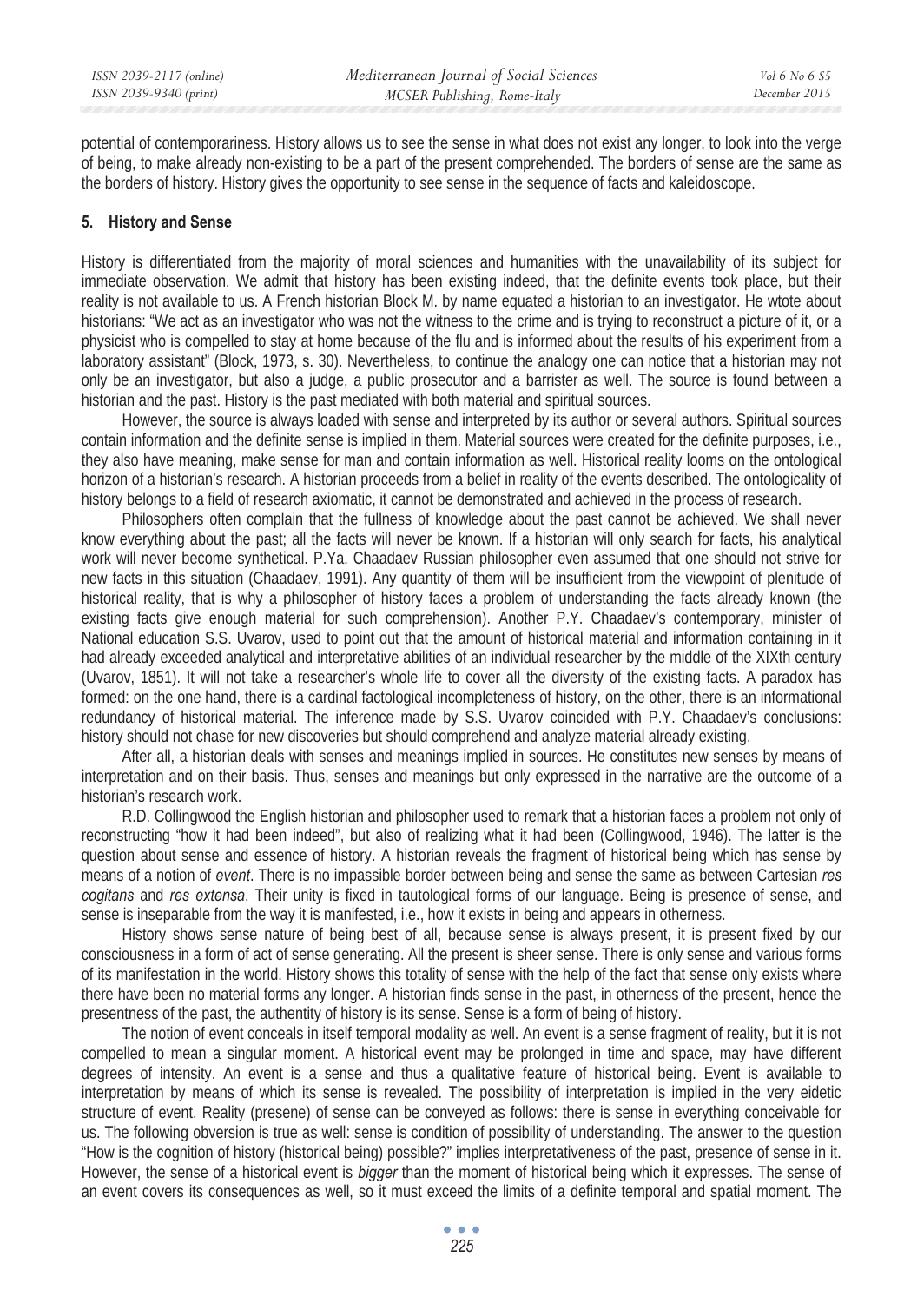trace of a historical event can be drawn up to contemporariness. So, an event connects the past and the present by sense.

A historical event reveals another side of history. We state that history takes place, that it studies the progress of society and man. Eventuality of history specifies that history is a discrete process. Periodization of history becomes possible from its discreteness. Event is the result of differentiation; being a sense definiteness, it has its own limits allowing us to discern one from another. Event is a counterpoint of history. The difference of historical events is the difference of their sense. It is also necessary to take into account that sense of history is cleared from otherness and free from a material form. But sense is impossible beyond an expression. Such an expression for history will be an even, which is a sense construct existing by means of language and narration.

## **6. History and Language**

It is believed that there are two approaches, two attitudes to the study of history. They are manifested in the history of culture most fully. The first one implies cognition of the past from itself, i.e., by means of notions, ideas and values of the very epoch studied. In this case a historical epoch is perceived as a closed inner integrity. The second one means a cognition of the past from research demands and priorities of contemporariness. Here a historical phenomenon is evaluated from the viewpoint of consequences and results of historical events known to a researcher; the notions and categories of a science which is contemporary to a researcher are used. However, whatever clear the methodological dualism is the questions which language will be used to convey ideas and notions of the past epoch and what the language of the epoch contemporary to a historian of science is left.

Historian uses a natural language, while exact sciences have worked out symbolic languages and employ the formalization of knowledge. Man uses natural language for thinking, experiencing, loving and hating etc. All this is part of historian's language who cannot be absolutely free from sense language wealth.

A low level of abstracting and degree of language formalization with a help of which a historian cognizes the past leads to a doubt in scientific justifiability of history. The value of science is not argued in the contemporary scientifically utilitarian society. And if history is not able to fully formalize its knowledge, it loses the right for possessing the truth. Along with that, not every side of life is available for scientific explanations. Thus, love, for example, is not a science and this fact does not lower its meaning in man's life. To declare love with the help of symbolic language is only possible in the world devoid of qualitative characteristics. Historical research remains qualitative above all.

It explains the peculiarities of notions and categories used by a historian. These notions as a rule are polisemantic (one can even point to polisemantics of the very term history), their meanings are not usually created by an original axiomatics of a theory, but are often guided by the context of a research. They are mainly notions with open volume, which can be added to, and the notions themselves can be additionally defined in accordance with a specificity of research. The notions borrowed from other Humanities which introduce their trail of meanings and interpretations can often be used in history. The historical notions are mostly defined with the help of exemplification, i.e., enumeration of the phenomena, events and processes which are implied in its content and which are relevant to a term or the name of a notion.

Narration is a specific form used by a historian to cognize the world. The cognitive function of narration is not fully understood by contemporary science, while it is the most ancient form of knowledge and defining the world, which is discredited in its epistemological possibilities by the calculating thinking of the Modern age. The competition between calculation and narration has been having a very long history. Calculation is directed to itself; finite truths are only available to it, whereas narration wants another, it has an addressee and is always intended for somebody or something, i.e. it has an objective and strives to exceed its limits. Narration is one of the original meanings of the word history. It is not by chance that a historian's work is completed with narration and it cannot be considered a drawback. The other way round, a historical research, in which a narrative principle is not shown enough, the research mostly consisting of tables and schemes leaves the impression of something unsaid, incompleted and is perceived as a range of material, typologies and specific generalizations demanding further comprehension or qualitative interpretation. Sense reconstruction of the past in the form of narration is a historian's work outcome. Narration is form for realizing sense reconstruction.

# **7. Conclusion**

Ranging the best samples of historiography with works of art, narrativeness makes history closer to creativity. Creativity means producing something new, sense filling of being and accumulation of being. What does a historian enrich the world with? What does he introduce to everyday life? A historian fills the present with the value of the past, introduces